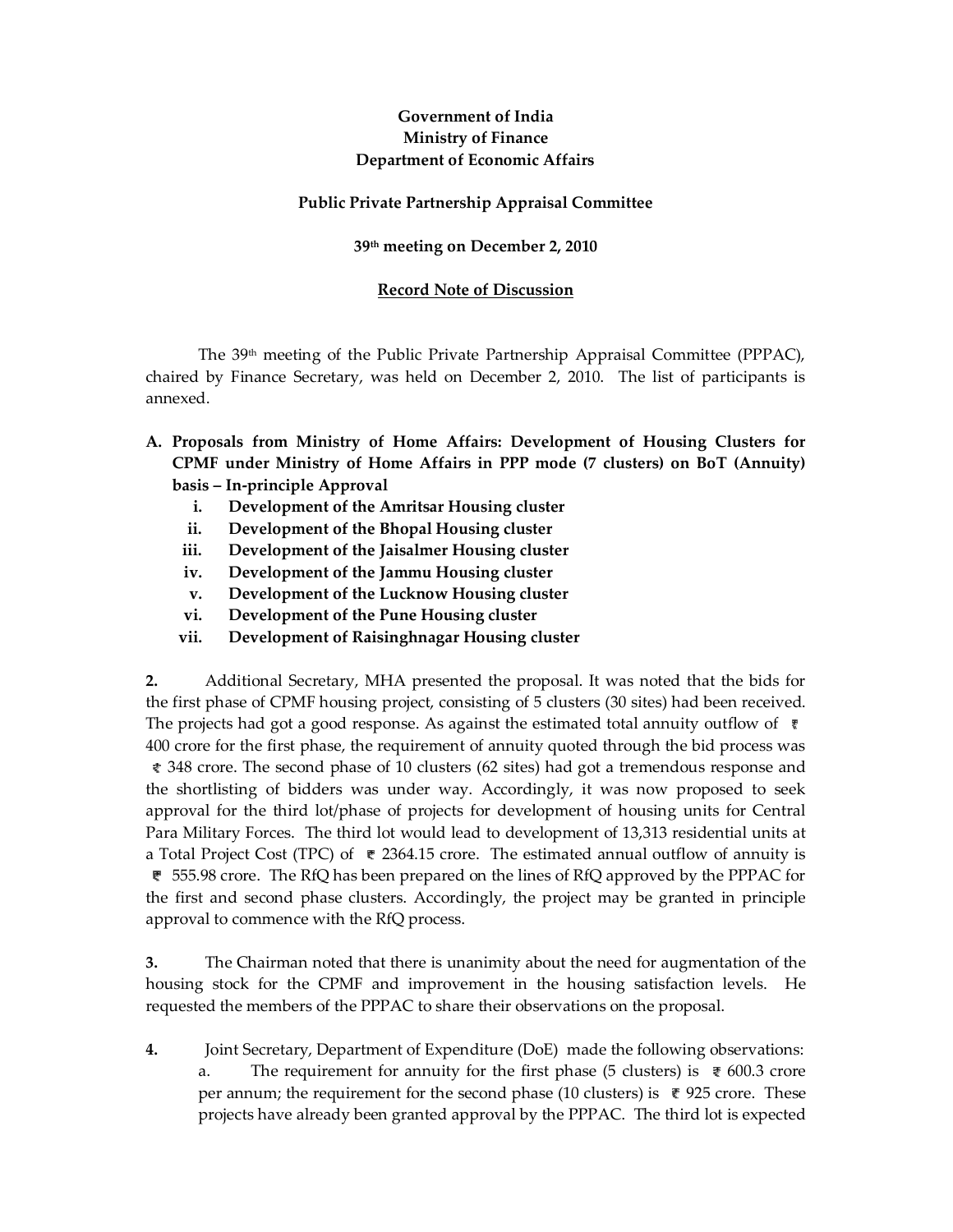to have an annual annuity outflow of  $\bar{\mathcal{F}}$  556 crore. The total requirement for the three lots would be over  $\bar{\tau}$  2,000 crore per annum.

b. The budgetary resources for payment of annuities have only been tied up with respect to the first phase. It would be appropriate that sources are first tied up for second and third phase before grant of 'in principle' approval for proceeding with the bidding for the third phase of seven clusters.

c. The Committee chaired by Shri B.K. Chaturvedi has recommended ceilings for payment of annuities for all Ministries/Departments of the Government based on their Plan outlays. There was a suggestion that Plan and Non Plan outlays of MHA may be considered to determine a ceiling in respect of annuity commitments of the Ministry. This combined ceiling would also be breached with the proposed PPP projects of the first two phases. Therefore, there was an urgent requirement to reach a decision on the allocation of resources, in consultation with the Planning Commission, before commencing with bid process for more projects.

**5.** The Home Secretary stated that the CPMF housing project had been developed pursuant to the Budget announcement of the Finance Minister that one lakh housing units would be developed for CPMF through innovative means of financing. If resources are not made available for the programme, the housing satisfaction of the forces will not be more than 10 percent. Creation of the proposed housing stock, as announced, would increase the housing satisfaction to 14 percent to 18 percent. Hence, this decision would need to be taken by the Government in the national interest.

**6.** The Home Secretary informed that the Deputy Chairman, Planning Commission had requested the Home Minister to consider whether annuity based PPP projects are the correct way for Police housing or adopting the EPC route may be better. It has been suggested that before taking a final decision on the best mode of implementation, it would be better to know the cost of developing the programme on EPC basis. In response, the Home Minister had, vide letter addressed to the Deputy Chairman, Planning Commission, conveyed that the proposal for adopting the PPP route for CPMF was more on account of meagre allocation of budgetary resources for CPMF housing over the years and inadequate capacity of the construction agencies executing the CPMF housing projects. In the business as usual approach, the system had not been able to deliver more than 4,000 houses in any year; by adopting the PPP model, the Government intends to make about 1 lakh houses in 3 to 4 years.

**7.** The Home Secretary indicated that the feasibility study of the programme, which had been earlier submitted to the Ministry of Finance and the Planning Commission, considered various options under the PPP route. After evaluation of all the options, the BoT (Annuity) mode has been recommended. The projects have also been subjected to a value for money analysis and estimation of the Public Sector Comparator. In case the present CPMF Housing project is undertaken through the EPC mode, it would require a budgetary allocation of about  $\sqrt{\epsilon}$  15,000 crore in the next 2-3 years and a robust mechanism to execute these projects in a given time. The Home Minister has emphasised that the PPP approach recommends itself because of the constraints and advantages outlined above in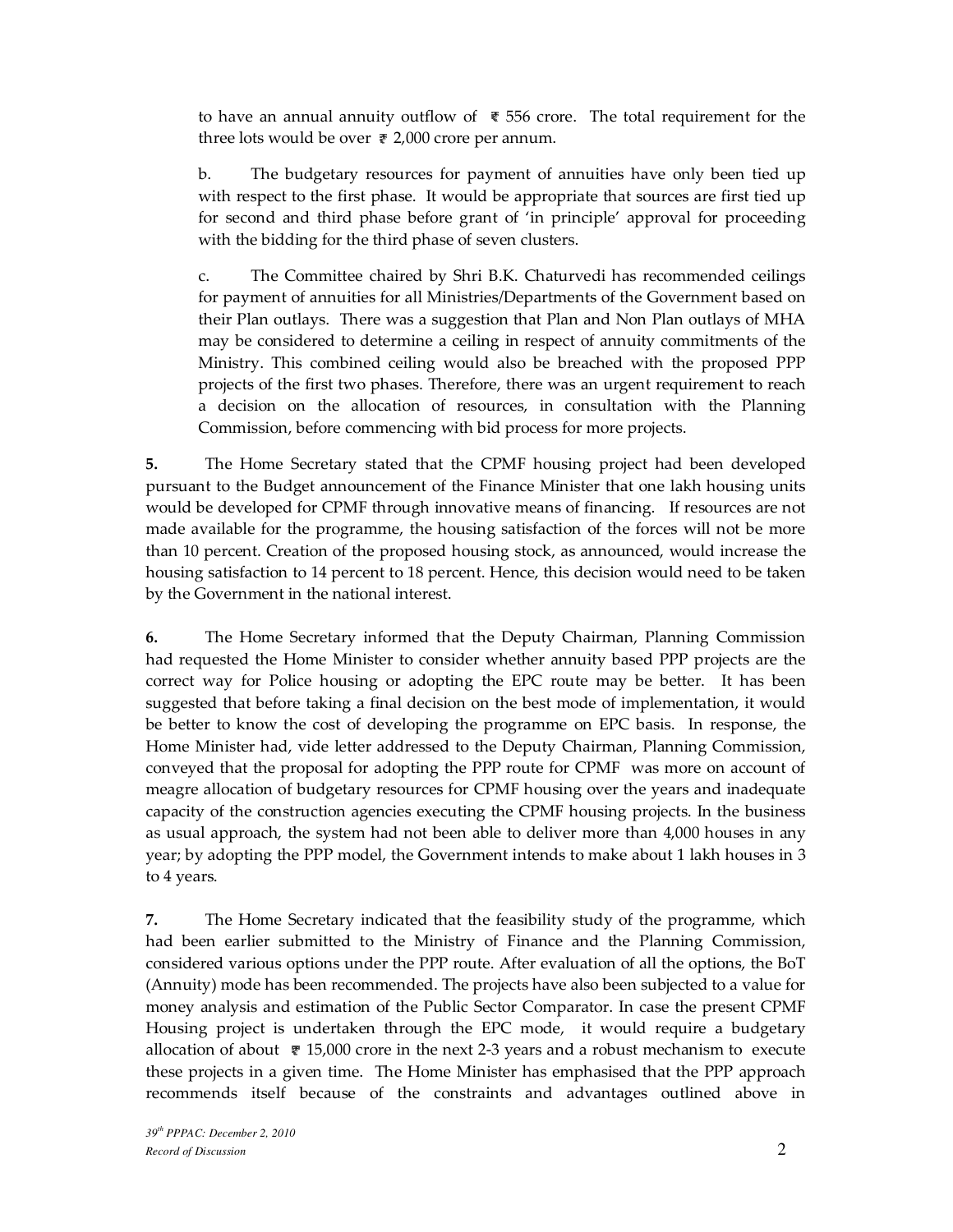accomplishing the mammoth and urgent task of improving the dismal satisfaction level of CPMF housing, which has been accorded high priority by the Government.

**8.** The Home Secretary drew attention to the recommendations of the B.K. Chaturvedi Committee on determination of levels of annuity, which are under consideration of the Government and undergoing inter-ministerial consultations. Reference was specifically invited to the proposed recommendations in respect of non applicability of the recommendation for the MHA projects and new programmes (reproduced below):

"Some *Ministries/Departments such as MHA have comparatively smaller Plan budget accompanied by a large Non-Plan budget. In such cases, it may be useful to look at the total budget (Plan and Non-Plan) of a Department prior to fixing a limit for annuity projects under Plan and Non-Plan outlays… In case of Non-Plan expenditure such as on modernisation of police, housing for police, accommodation for judiciary, jails etc. the ceiling of annuity commitments may be fixed at 5 percent of their annual non-plan budget. There may be schemes that acquire urgency during the course of Five Year Plan and may require enhanced outlays in the current and subsequent Five Year Plans. In such cases, the aforesaid ceilings, may have to be suitably increased. A Department seeking such enhanced ceilings may in consultation with the Finance Ministry and Planning Commission, submit its proposal for consideration of the Cabinet."*

**9.** The Home Secretary stated that in view of the said exemption, the PPPAC may consider granting 'in principle' approval to the proposal. The Home Ministry would obtain confirmation of resources from the Planning Commission and seek the decision and approval of the Cabinet on the matter before seeking final approval for the project. It was emphasised that such an approach would result in the two processes i.e. shortlisting of bidders as well as seeking approval for resource allocation being completed in a simultaneous manner.

*39th PPPAC: December 2, 2010 Record of Discussion* 3 **10.** Member Secretary, Planning Commission stated that the debate on the relative merits and de-merits of EPC and annuity models, in terms of enhanced efficiency in service delivery, expeditious creation of infrastructure and off- budget nature of borrowings versus the increase in the committed liabilities of the Government was often repeated. Hence, the decision in respect of the CPMF housing clusters under consideration should not be linked to the resolution of this larger, ongoing and generic debate. There was no dispute that there is an urgent need to address the housing requirement for the Central Para Military Forces. Hence, the requirements of resources for the third lot may be referred to the Planning Commission, as suggested by Department of Expenditure, for allocation of resources from the overall budget. It was emphasised that the B.K. Chaturvedi Committee recommendations on ceilings for annuities clearly stated that the ceilings were not applicable in respect of the housing project of MHA and for new Schemes. Hence, the resource allocation could be considered by the Planning Commission after consideration of all related aspects. It was emphasised that Planning Commission considers a number of new Schemes with requirement of large budgetary commitments of resources and they are granted approval keeping in mind the available resources and the overall public benefit which would accrue from the Scheme. It was emphasised that the same approach could also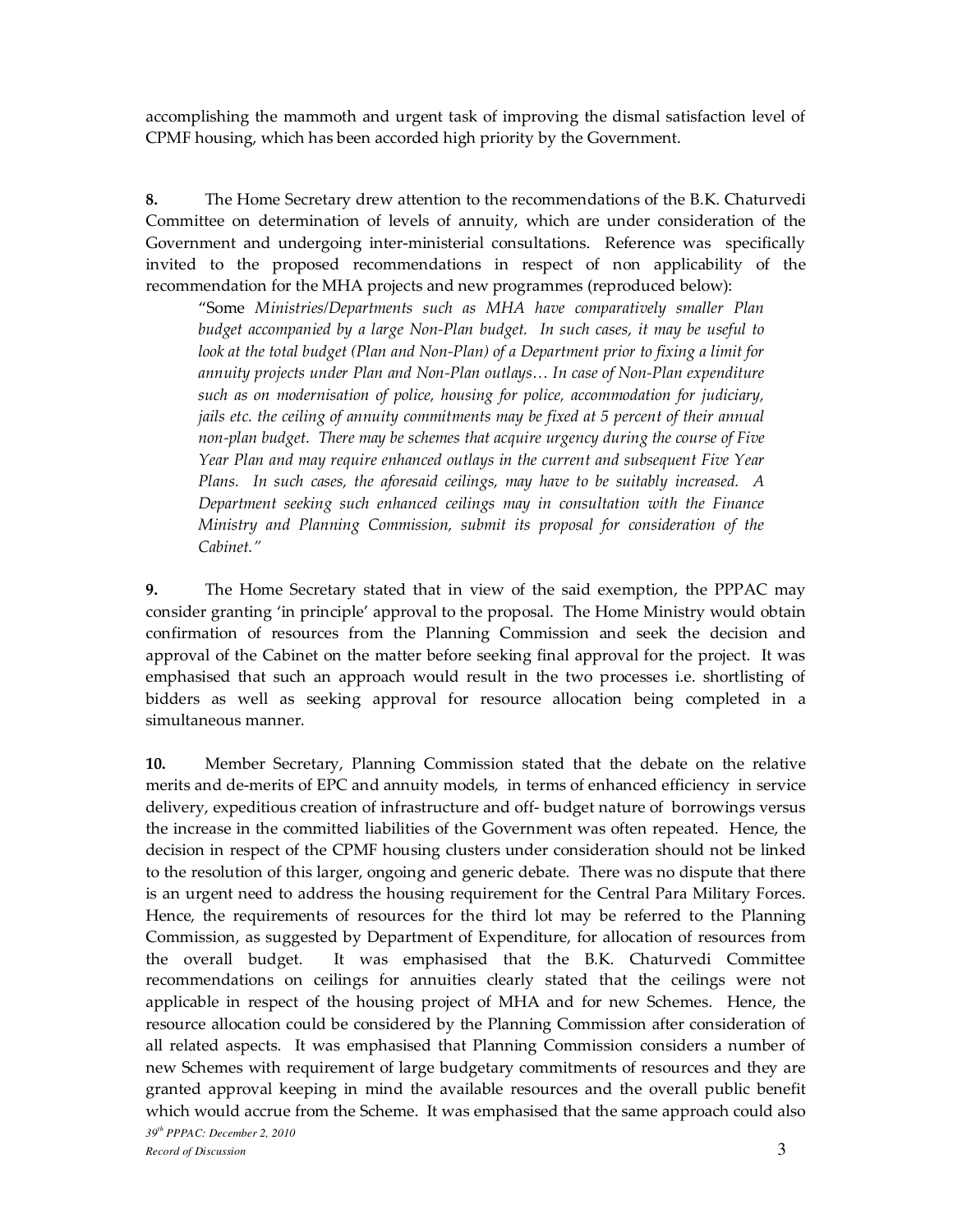be adopted for the CPMF Housing project since it was no one's arguments that the proposed 1 lakh housing for CPMF could be built through the existing resource allocation of the Ministry.

**11.** Member Secretary, Planning Commission observed that the Government expends lot of effort on encouraging Departments and States to engage in PPPs as a mode of augmenting infrastructure stock and enhanced service delivery. However, the States/Central Government Ministries are questioned about the availability of resources to take forward their project after they spend considerable time and effort in developing their programmes in the PPP mode, in accordance with the stated approach of the Government. It was necessary to maintain a consistent approach of facilitation towards the project sponsors and keeping an open mind towards annuity projects as well as other modes of delivery of PPP projects. Furthermore, in case the approach of the Government is aimed at encouraging BoT (Toll) mode of implementation of PPP projects, the same should be made amply clear to all project sponsors so as to avoid unnecessary loss of time, energy and efforts in developing PPP projects which will subsequently be turned down at the appraisal and approval stages for want of resources.

**12.** The Chairman reiterated that the requirement for the proposed housing for CPMF was imperative and unquestioned. The proposed ceiling of 5 percent of Plan outlay was not applicable in respect of new Schemes and programmes and the concerns of Department of Expenditure on breach of existing levels was perhaps over emphasised. Notwithstanding the same, the decision for allocation of resources for the programme was critical. The Chairman stated that the distinction between Plan and Non Plan outlays for determination of ceiling levels should not be given predominant importance; the merits of the PPP project also required consideration. The Chairman concurred with views of Member Secretary, Planning Commission that this large and commendable programme of MHA could not be expected to be financed without additional allocation of resources for the project. Planning Commission was requested to expeditiously take decision on allocation of resources for the project. The Chairman noted that grant of 'in principle' approval to the instant proposal and decision on allocation of resources at a later stage may not be appropriate . In the event that the subsequent decision of Cabinet is to defer the bid process, MHA could face the embarrassment of having to discharge the bids received. Therefore, it would be appropriate that prior decision on allocation of resources is taken with the approval of the competent authority.

**13.** The PPPAC deferred the grant of 'in principle' approval to the proposal. MHA was requested to seek approval after confirmation of resources for the expected annuity commitments on the project.

### *(Action: Planning Commission and MHA)*

**14.** The Home Secretary informed that the Comptroller and Auditor General of India has proposed guidelines for audit of PPP projects. MHA was of the view that C&AG may be requested to take up stage audit of the CPMF housing project rather than a post audit. The Chairman observed that the decision on the subject did not lie with the purview of the PPPAC; hence, MHA may formulate its views on the matter independently.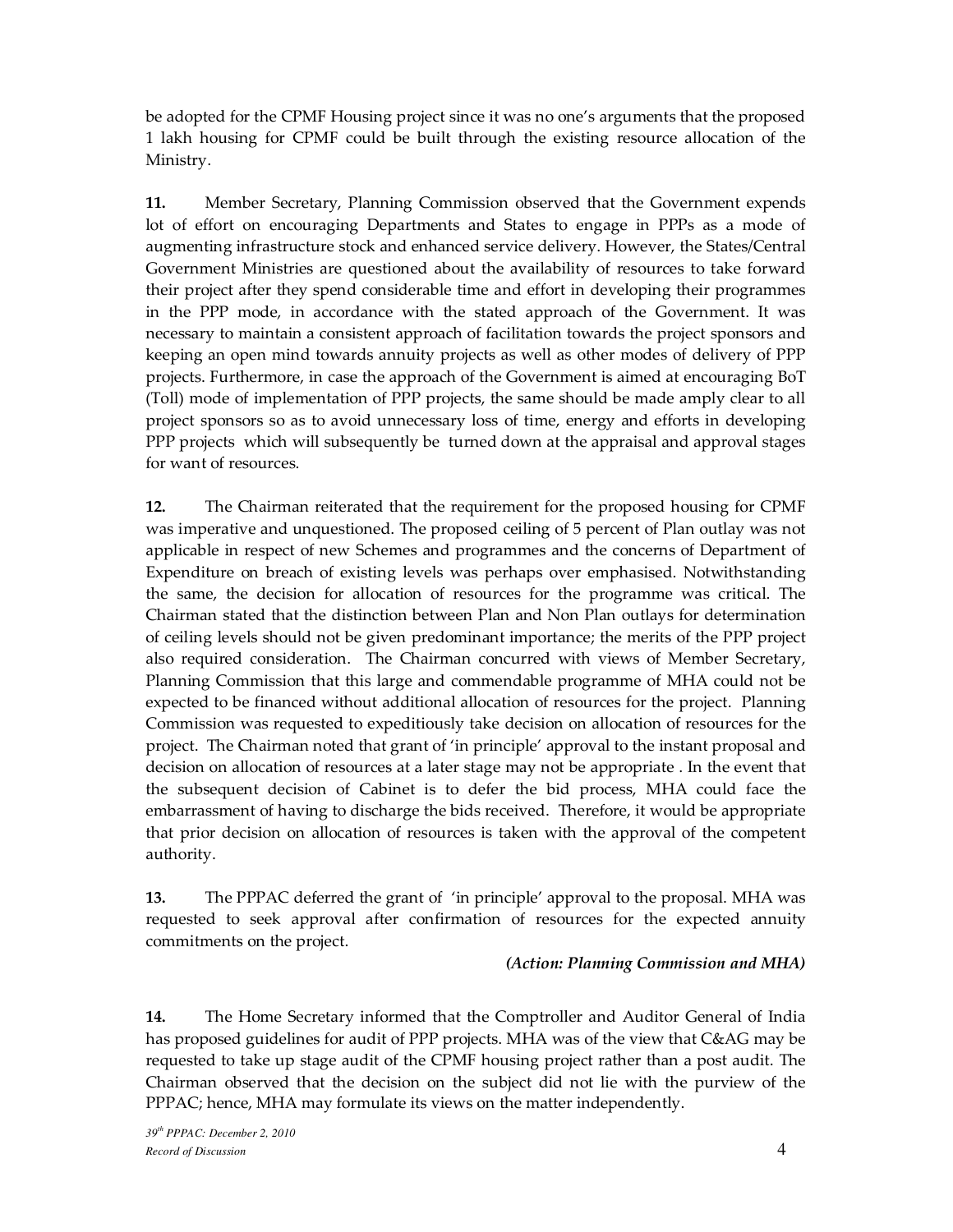# **Agenda Item II: Report by CEA on methodology for PPP projects on National Highways Development**

**15.** Joint Secretary, DEA drew attention of the PPPAC to the decision of the Empowered Group of Ministers (EGoM) on revised strategy for implementation of NHDP in its second meeting on December 14, 2009 wherein it was decided that NHAI would prepare a comprehensive note on determining the annuity taking into consideration the return on equity and debt. The methodology for determination of the annuity would be considered and approved by the PPPAC; and all annuity projects would be appraised by PPPAC following this methodology. In the event of lack of consensus in PPPAC for determination of the methodology, the matter would be brought before the EGoM. The decision was reiterated in the fourth meeting of the EGoM, held on March 17, 2010. During the meeting, Deputy Chairman, Planning Commission suggested that the Chief Economic Adviser could also be involved in this exercise.

**16.** In pursuance of the decision of the EGoM, NHAI had developed a note for consideration by the PPPAC. The PPPAC remitted the consideration of the note to a Committee headed by the Chief Economic Adviser with representation from the members of the PPPAC. The Committee was expected to recommend a threshold equity IRR beyond which the Government would not award the projects on BoT (Annuity) basis and to discuss and arrive at standard set of assumptions to carry out the financial analysis of BoT (Annuity) projects. The Committee met once on May 17, 2010. The CEA held a separate meeting with representatives from NHAI, Planning Commission, DEA, DoE, GMR, L&T and Gammon India and submitted the report on August 30, 2010. The report commends seven recommendations for consideration and adoption:

- i. Reservation IRR may be set at 18 per cent for roads in normal areas and at 21 per cent in case of difficult areas which have problems of law and order, security or are located in inhospitable terrains.
- ii. A transparent well designed system of auction for road projects may be put in place to facilitate competition.
- iii. The exclusion of bidders on grounds of pre-qualification of bidders may be reviewed; the quantitative restriction on the number of bidders may be removed.
- iv. The projects may be bid out on an annuitised toll arrangement; if there are no takers, the same may be developed under the EPC model.
- v. The exemption to payment of tolls may be minimized.
- vi. Stringent contractual terms against delays and other violations may be adopted.
- vii. New index, instead of IRR, has been suggested to benchmark thresholds for responsive bids.

**17.** Joint Secretary, DEA stated that there was broad agreement about not having quantitative restrictions on the shortlisted bidders, limited exemptions from the payment of tolls and requirement of strong provisions for monitoring of project outcomes. The extant bidding documents for the sector (RFQ, DCA and the Toll policy) already provided for these recommendations. However, the other recommendations required further deliberation.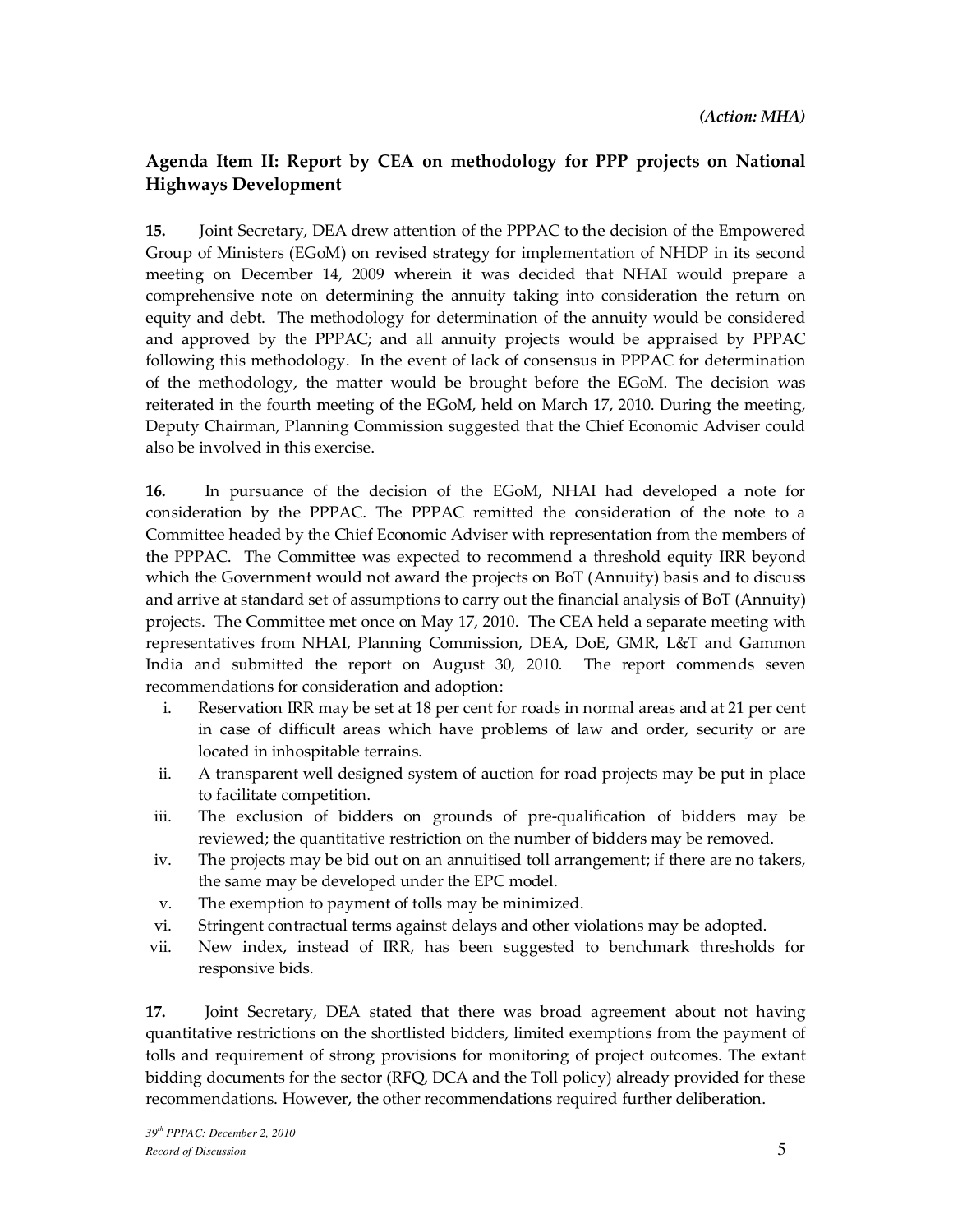**18.** The CEA, DEA stated that the levels of 18 percent and 21 percent considered by B.K. Chaturvedi Committee appear acceptable. However, excessive attention on legitimate/reasonable IRR for a developer was not merited; it would be better to establish a reservation IRR and undertake an auction so that the quotes from the developers are below the reservation IRR. In order to ensure that the auction process is competitive, there should not be quantitative limitation on the number of bidders who can take part in the auction process. In BoT (Toll) projects, there is a related concern that in case capital grant upto 40 percent of TPC is provided during the construction phase, the developer would be in a position to start accruing profits from the roads at an early date, and, therefore, may not have a lot of interest in developing the roads in a better manner in ensuring quality construction and maintenance. Therefore, it would be useful to provide capital grant upto 10 percent of TPC and pay the balance grant (upto 30 percent of TPC) during the period of concession in smaller instalments. Finally, BoT (Annuity) has associated concerns of deferred payment and committed liabilities. Hence, this alternative approach could also be considered.

**19.** Secretary, RTH stated that the Ministry was not in favour of adopting the mode of auction for award of roads projects. A key aspect of success of the auction process is that it is aimed at allocation of a scarce natural/public resource. The bidding is aggressive since bidders believe that they may not get the resources at all, if their bids are not competitive. However, the challenge before MoRTH is of managing bidders, which are large in number, and the multiplicity of roads which are bid out as a long continuous process. It would be administratively difficult for the Ministry/NHAI to hold up to 20-30 projects and then attempt to bid them simultaneously through the auction process akin to the one adopted for Telecom sector. Further, the auction process adopted in respect of the Telecom sector was not only complex but also well thought out, and, deliberated and designed over a period of two years before the onset of the one-time auction. The replication of such an approach would result in delay in the bid process with respect to road projects, even if it is assumed that the two public resources can be approached in similar manner. Further, provision of logistics and arrangements for the bidders in a manner which ensures that the challenges faced in the auction process, viz., cartelisation and signalling are addressed appropriately would be an extremely complex and expensive process for the large number of projects. Furthermore, the process of auction has not been adopted for roads elsewhere in the world.

**20.** Secretary, RTH stated that the system of two-stage bidding is a time tested process. The Chief Economic Adviser's Report merely states that there is merit in its change. However, no logic/rationale has been provided for discarding the internationally accepted method. Further, over the past few months, NHAI had witnessed aggressive bidding with a large number of bidders and awarded projects with a better than estimated bid response.

*39th PPPAC: December 2, 2010 Record of Discussion* 6 **21.** Member Secretary, Planning Commission informed that the view of Planning Commission was that BoT (Toll) method should not be bundled with BoT (Annuity) and the recommendation of annuitized VGF was not supported. MoRTH could take up a pilot project for online auction of road project. It was re-iterated that the Government would need to take a view on its approach of promoting the PPP programme and its objectives of doing so. It was imperative to clarify to the project sponsors the modes of PPP which would be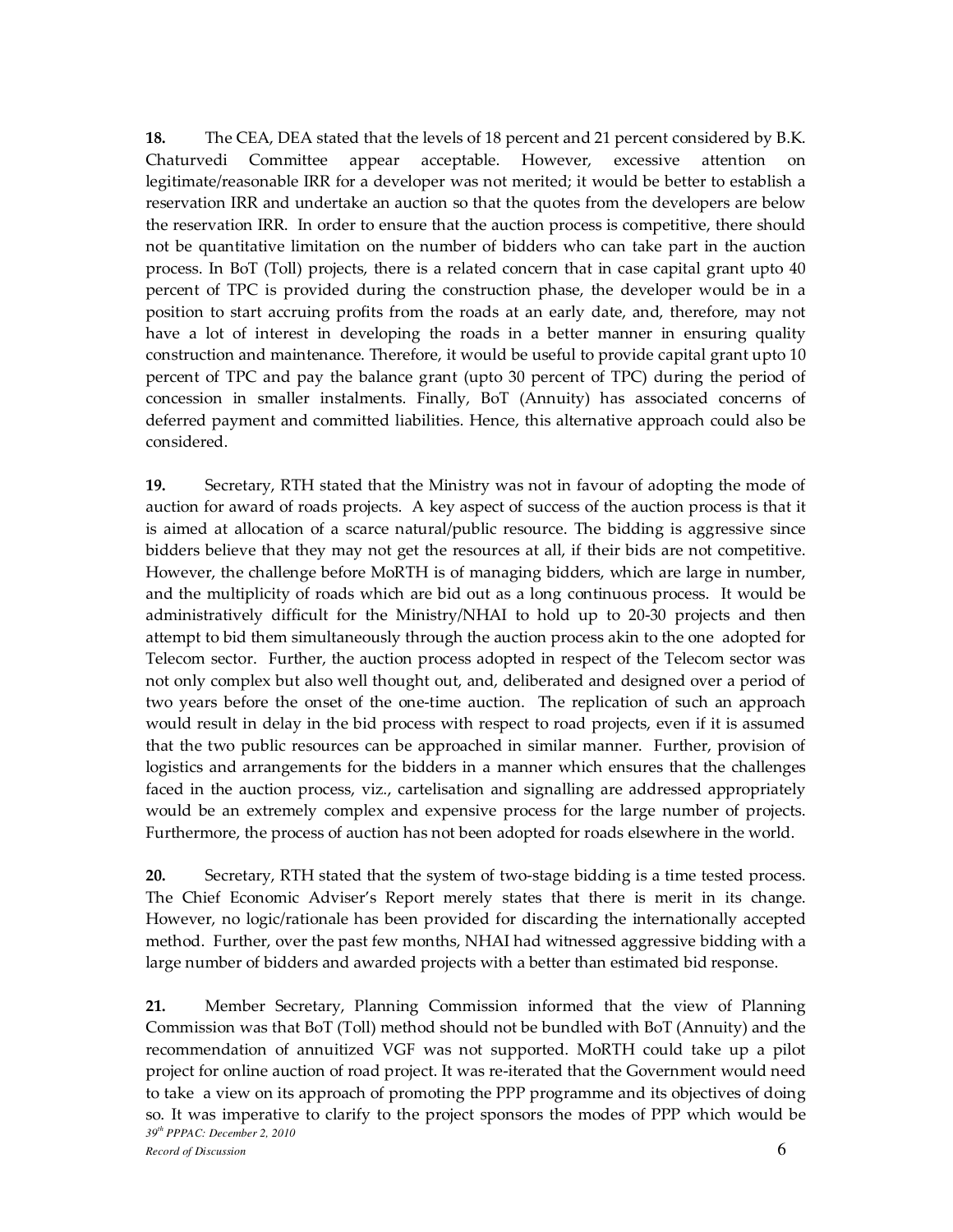acceptable to the Government. In case the annuity framework is not acceptable the same should be made amply clear while promoting the PPP modality. It was emphasised that accomplishment of the objective to build infrastructure within a few years would not be accomplished through the EPC mode and BoT (Toll) approach would not be amenable for all sectors or projects. Hence, BoT (Annuity) cannot be disregarded as a mode of expeditious development of infrastructure. With regard to adoption of the hybrid model, it was emphasised that simplicity in the process is very important. Hybrids and complex processes which are poorly understood by the practitioners implementing the projects should be avoided to eliminate the errors- either deliberate or otherwise.

**22.** The Chief Economic Adviser stated that the feedback he had got during interactions was that BoT (Annuity) was not the most optimal approach since it allows the private sector to secure returns and early recovery of the equity expended on the project. It also increases the committed liabilities and, therefore, influences the public finances of the Government. He agreed that the replication of the telecom model may not be possible and that the details of the auction will have to be worked out. Nevertheless, if undertaken in a proper manner, it would facilitate the award of projects to the bidders who offer the best price to the Government for the projects.

**23.** Joint Secretary, DoE stated that the experience with the auction of 3G Spectrum had demonstrated that auction could be an effective mode for award of limited public resources. Hence, there was no case to exclude the road sector from consideration under this mode. However, the process would have to be very well defined and it could be tested for large projects. With regard to the suggestion on adoption of annutized toll as the mode of execution of projects, it was indicated that MoRTH was currently allowing capital grant upto 40 percent of TPC during the construction period. This was in effect since the onset of the global economic crisis. MoRTH may review the appropriate time frame for reversion to the earlier model (viz., of 20 percent of TPC being the capital grant and balance 20 percent of TPC being O & M support). It was indicated that BoT (Annuity) has a direct bearing on the committed liabilities of the country and DoE shared the concerns of the CEA about its excessive use impacting the macroeconomic fiscal stability of the country.

**24.** Chairman, NHAI stated that the NPV model which was being suggested as an alternate for determination of thresholds based on the IRRs, required further examination since both the tools (NPV or IRR based) suffered from the lacuna of providing varying outcomes, based on the assumptions used to arrive at the estimates. It was emphasised that NHAI estimated costs of the projects based on the State PWD rates, and revenues on the assumption of the traffic growing annually at 5 percent. However, the bid response is determined by the estimation of the returns from the project by the developer and the developers' assumptions of these variables. Since the assumptions of the Government and the developers are not alike, the estimation of revenues and costs by the private bidders and the Government are different. Therefore, both the tools (NPV or IRR based) are likely to have outcomes different from the actual bid response since the assumptions used by the two set of entities (NHAI and bidders) are not aligned.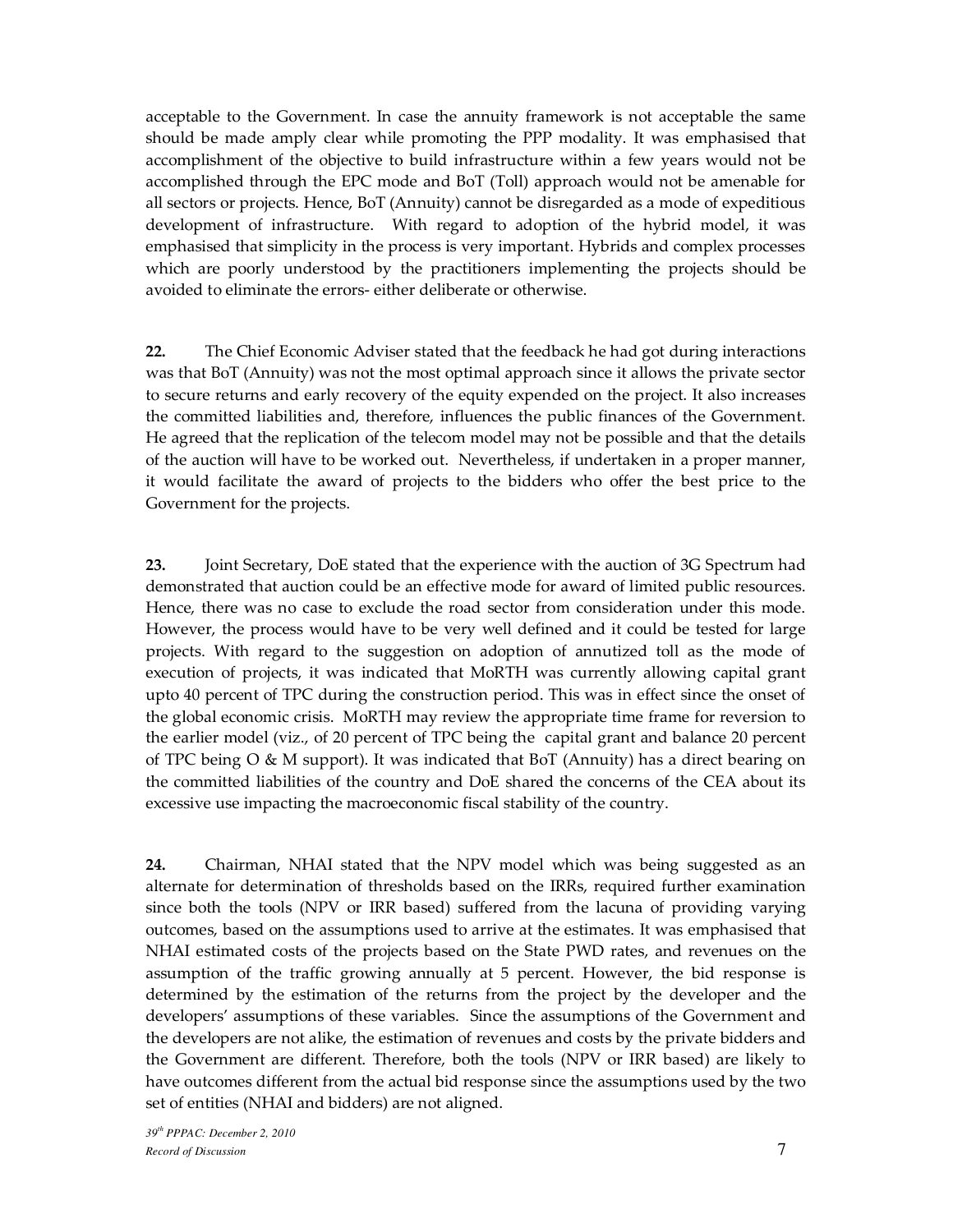**25.** The Chairman, NHAI stated that in case the process of auction is adopted for the National Highway projects, it would need to be designed carefully and all bidders connected on a secure mode. However, the critical challenge being faced by NHAI would still remain unaddressed, which is that the remote or economically backward States may still not have any bidders. The stretches in these States are unable to attract bidders with VGF upto 40 percent of TPC. Hence, if annuity framework is totally discontinued, most of those projects would result in being executed through the EPC mode, or in case of want of resources, deferred for implementation at a later date. Such an approach may not result in horizontal equity. Since most projects which are awarded on the annuity mode are those which have not been successful with VGF upto 40 percent of TPC, in case, the ceiling is reduced to 10 percent of TPC, then the likelihood of their getting a bidder would be limited. The implication would be a reversion to the earlier approach of public implementation of the projects on the EPC mode.

*39th PPPAC: December 2, 2010 Record of Discussion* 8 **26.** Joint Secretary, DEA stated that the policy of a three stage waterfall in respect of National Highways stretches [projects being bid on BoT (Toll); in the event of no or nonresponsive bids, bidding the projects on BoT (Annuity); and only thereafter bidding on EPC mode] have been considered by the CCEA and CCI at earlier occasions. The process had earlier been examined in detail by the Economic Advisory Council to the Prime Minister, which considered all aspects, including concerns about committed liabilities. The three stage waterfall was recommended by the EAC and approved by the CCEA. Subsequently, the B.K. Chaturvedi Committee also recommended its continuation, while allowing flexibility under specific circumstances to proceed directly with BoT (Annuity) or EPC mode of implementation. The recommendation had been approved by the CCI. The established process may be continued. Joint Secretary DEA stated that Annuity mode is a superior way of constructing infrastructure assets than through EPC modality. Since the construction and maintenance are with the same private entity, there is sufficient motivation to ensure that quality of construction is not compromised so that the subsequent cost of maintenance is minimised. Further, the maintenance of the roads over its design life is also ensured through the BoT routes, in contrast to the EPC mode. The CEA's report does not provide any compelling factors to justify the discontinuation of BoT (Annuity). The suggestion that EPC mode may be adopted to avoid creation of contingent liabilities is an extremely simplistic solution. The immediate requirement of funds to undertake the large NHDP programme through the EPC mode or the delays in creation of infrastructure by adoption of the EPC mode or due to lack of funds, and the concomitant drag on economic growth of the country and future revenues also need to be viewed in the proper perspective. Internationally, BoT (Annuity) has been adopted as an effective mode of creation of infrastructure. Adequate accounting norms are established to ensure that the committed liabilities are estimated accurately and kept within acceptable levels. There is need to develop a similar approach in the country rather than discarding BoT (Annuity), which is as an efficient mode of delivery of assets and services. It was emphasised that all projects did not justify the utilisation of BOT (Annuity) modality. DEA had been repeatedly emphasising that the decision on whether to adopt a BoT (Annuity) approach for a project should be determined after undertaking a Value for Money (VfM) analysis. A project should be executed in the BoT (Annuity) framework only if it is found to deliver a value for money to the public sector.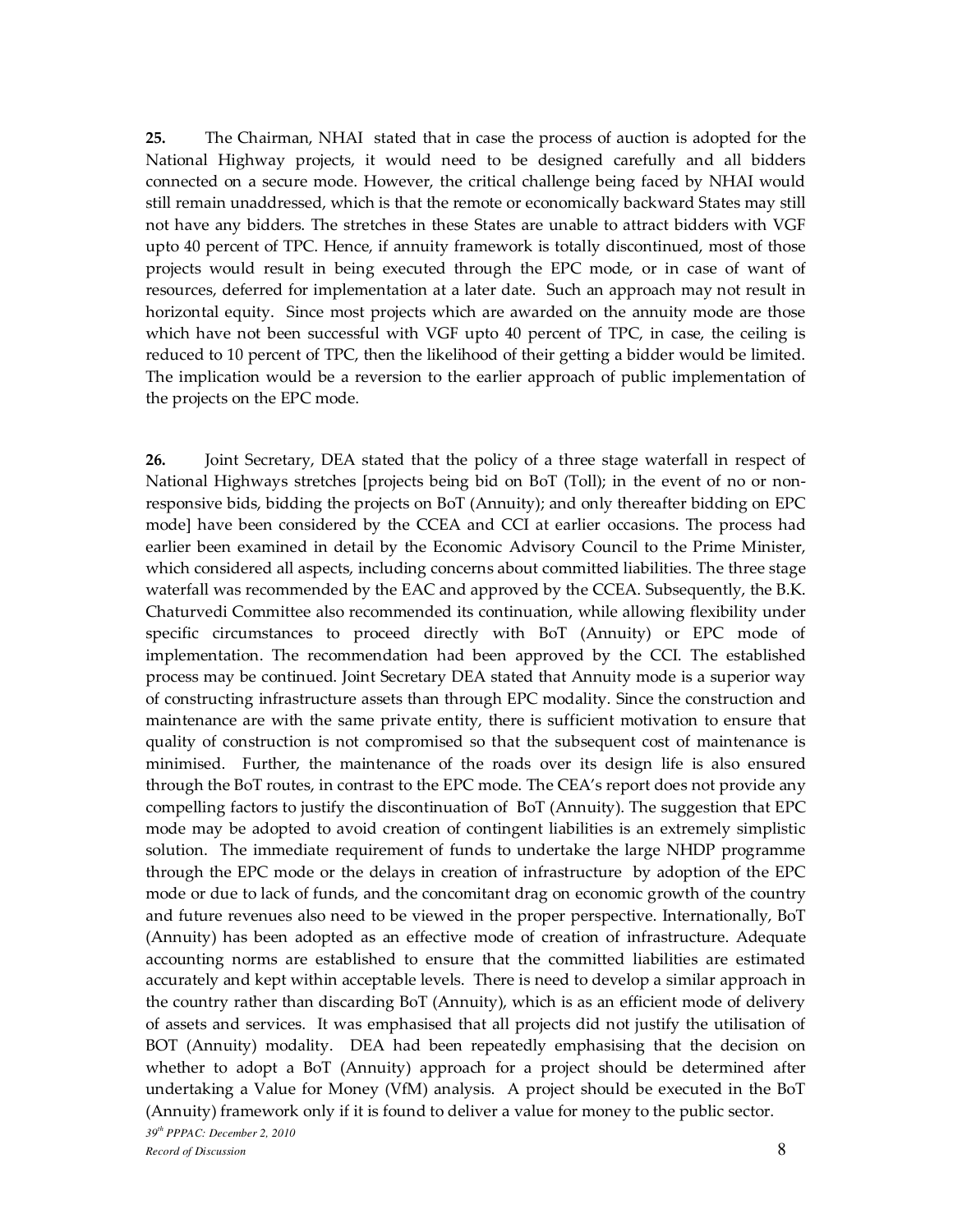**27.** Joint Secretary, DEA stated that NHAI had moved to the model with VGF upto 40 percent of TPC being provided to the project as capital grant after a decision of the CoS on the matter in November, 2008. The approach was subsequently recommended by the B.K. Chaturvedi Committee and approved by the CCI. The impetus had been the global economic slowdown. MoRTH/NHAI may determine the appropriate timelines to shift to the earlier model. It was emphasised that both the approaches would, however, get a bid response which was comparable on NPV basis, subject to bid process being competitive, fair and transparent. Hence, the value added in terms of the changing approaches (i.e. Capital grant based VGF or VGF granted over the project implementation years) would be meagre. The most critical requirement is that the process should be transparent to have a high integrity outcome. The concerns with the process of auction, viz., collusion and price signalling, cannot be disregarded. Further, the auction process can also result in suboptimal results in the event of inadequate competition. In an auction, a bidder starts with a low quote and slowly increases it based on the other bid responses. If bid response of the other bidders is not very high, the bidding may close at a less aggressive bid vis-a-vis the most competitive bid that a bidder would quote in a single, sealed cover bid process. Hence, the auction is not immediately recommended as a change of mode of procurement of the National Highways road projects. It may, however, be considered on a pilot basis for large projects such as Expressways.

**28.** The CEA observed that the negative aspects of auction would need to be addressed and techniques specific for the road sector requirements would have to be built in. However, the benefits from its use would be substantial, once the appropriate design and process is put in place. Therefore, MoRTH could consider adoption the process for a few large pilots.

- **29.** The Finance Secretary summarised the discussion:
- (a) Adoption of auction process for selection of private sector bidders for the NHAI project stretches is not the preferred mode by NHAI/MoRTH. However, MoRTH/NHAI may consider adopting the process of auction for award of large projects such as Expressways on a pilot basis.
- (b) The extant two stage bid process for award of National Highways project stretches need not be disregarded. However, it may be ensured that adequate measures are built in for maximising competition and transparency in the process.
- (c) BoT (Annuity) as a mode of implementation of projects may be continued.
- (d) VGF granted as capital grant during construction stage or staggered as capital grant, O&M grant or annuitised VGF would be estimated on NPV basis to arrive at the bid response by the private sector bidders. The stated merit of staggered VGF (i.e. better construction quality and maintenance) can also be harnessed by ensuring effective monitoring during the construction and implementation phase of the projects.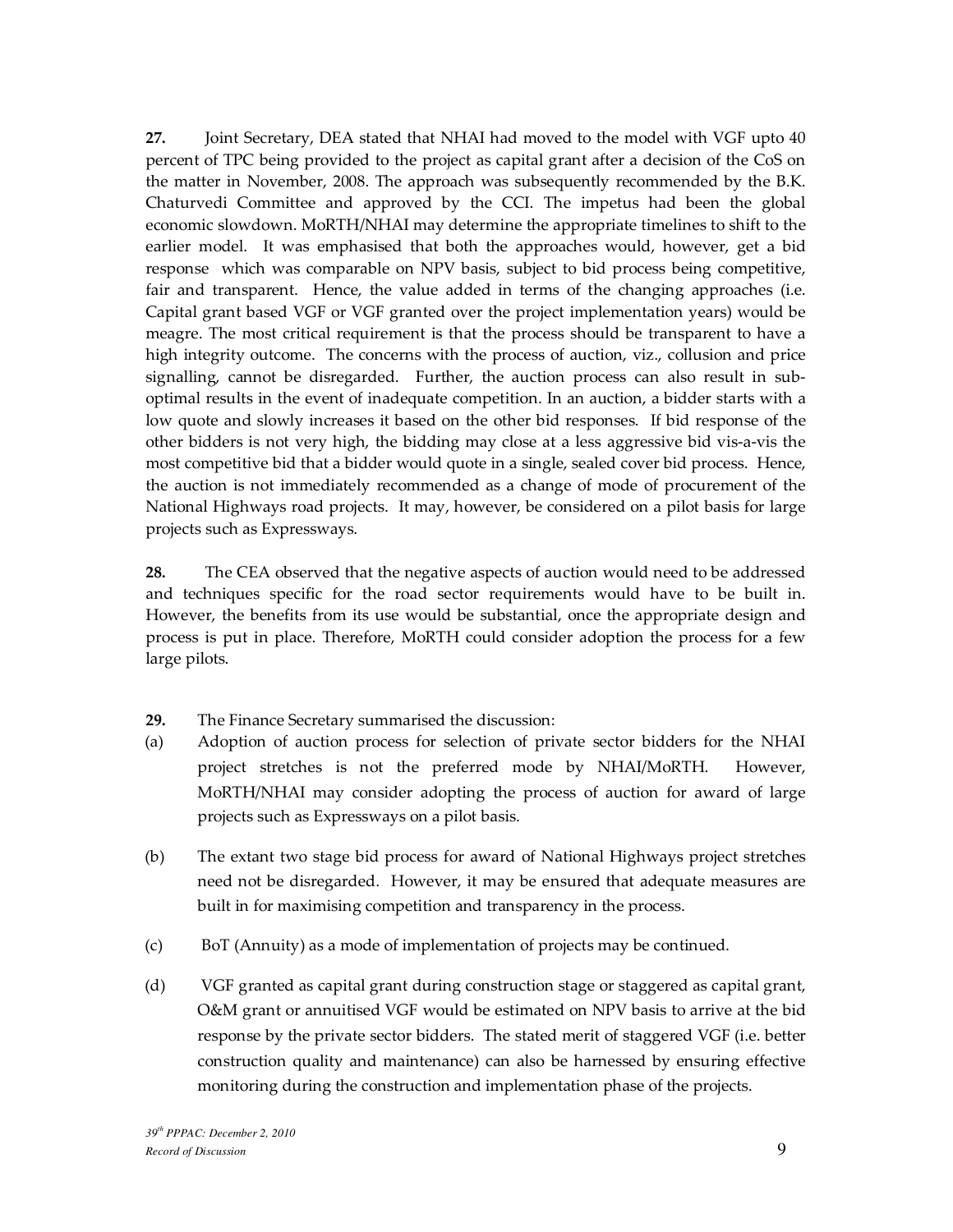**30.** Secretary, RTH indicated that the Committee was expected to examine whether the assumptions and parameters used by NHAI for estimation of annuity were appropriate or required further refinements. This aspect had not been examined/commented upon in the Report of the CEA. It was emphasised that the entire framework of estimation of threshold annuity is based on the assumption that the Debt Equity ratio is 70:30. Any change in this proportion would change the financial dimensions of the project, including the returns from the project. Similarly, the cost of the project is estimated on the basis of CPWD/State PWD norms. Fixed norms (in contrast to actual trends) are used for traffic growth rates and escalation in project cost. All these factors have a direct bearing on project viability. It was indicated that the MoRTH was examining these issues and had expected that the Committee chaired by CEA would give recommendations on these aspects which would facilitate a decision on the subject. The Finance Secretary requested MoRTH to complete its examination independently and share its outcomes with the PPPAC.

# **Agenda Item III: Proposal from Ministry of Road Transport and Highways for Final Approval: Six-laning of Poonamallee – Walajapet section of NH-4 under NHDP V on BOT (Toll)**

**31.** The PPPAC noted that the PPPAC had granted approval to the project in its 34th meeting held on March 15, 2010 for development of the project as 6 lane highway. NHAI has re-circulated a proposal for approval by PPPAC with amendments to the project scope. The scope of work proposed includes continuous service lanes, more underpasses, flyovers and major/minor bridges on service lanes resulting in increase in TPC to  $\bar{\tau}$  1197 crore, as against  $\bar{\tau}$  1045 crore, earlier considered by PPPAC in its 34<sup>th</sup> meeting. The PPPAC granted final approval to project, subject to NHAI reviewing the proposed structures on the project stretch to align the cost to around  $\bar{\tau}$  10 crore which is the cost threshold assumed by the B.K. Chaturvedi Committee and incorporating the observations of the appraising entities in respect of the Schedules of the project DCA .

### *(Action: MoRTH/NHAI)*

# **Agenda Item IV: Proposal from Ministry of Road Transport and Highways for Final Approval: Development (6/8 laning) of Eastern Peripheral Expressway of NH- NE-II under Other Projects on BOT (Toll)**

**32.** It was noted that the response of NHAI on the observations of the appraising agencies had not been received. Member Secretary, Planning Commission observed that NHAI proposed to apply toll rates on the project stretch which were not in accordance with the NH Fee Rules, 2008, which have been approved by the Cabinet and are applicable for all the NHAI road projects in the country. Advice of the Department of Legal Affairs with respect to the tenability of departure from the extant Toll Rules was also awaited. Further, it would be difficult to appraise the project unless the toll rates and the consequential revenue streams are finalized.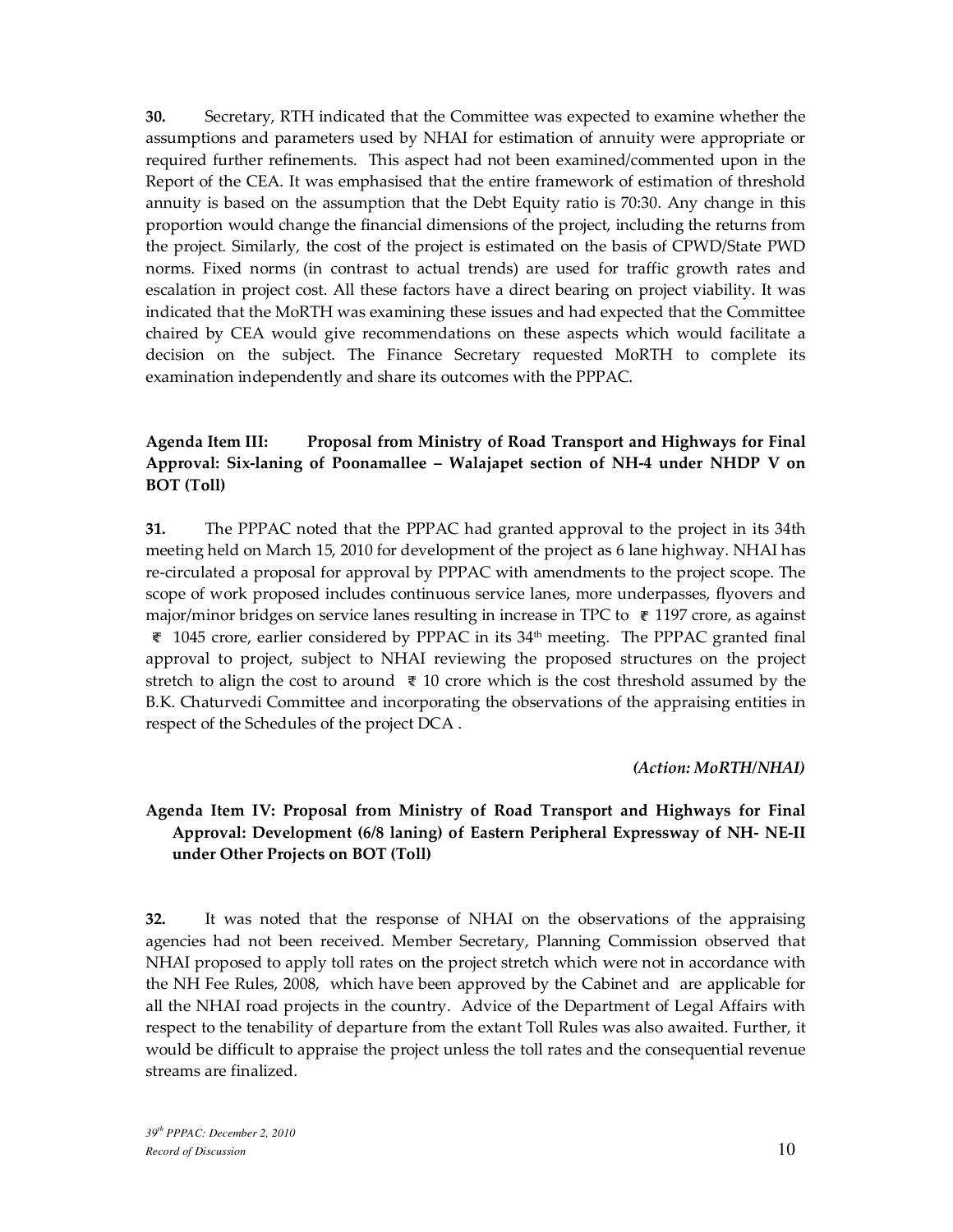**33.** The PPPAC deferred the agenda item. MoRTH was requested to expeditiously respond to the issued to enable consideration of the project by PPPAC.

\_\_\_\_\_\_\_\_\_\_\_\_\_\_\_\_

*(Action: MoRTH/NHAI)*

**34.** The meeting ended with a vote of thanks to the Chair.